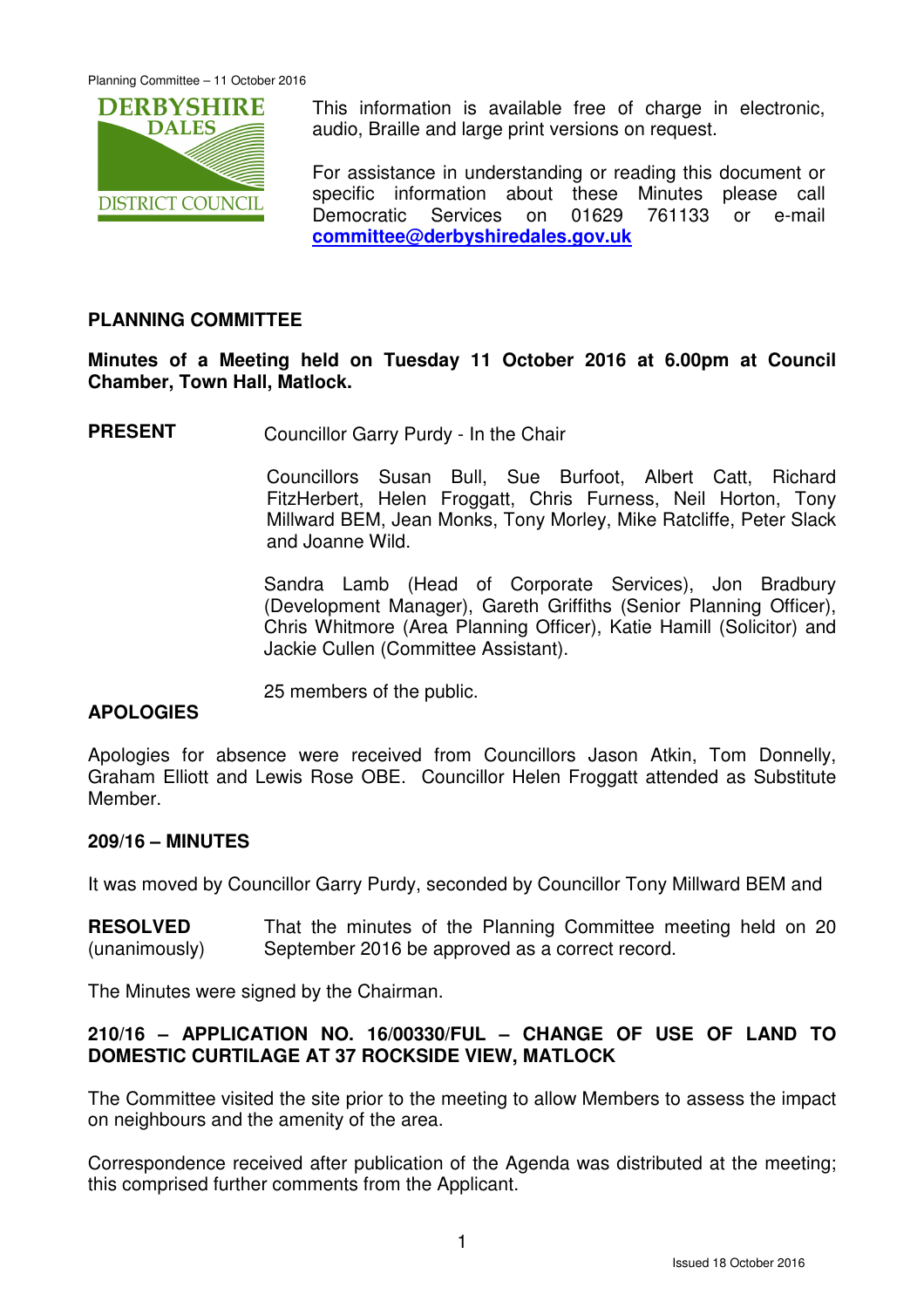In accordance with the procedure for public participation, Councillor Martin Burfoot (as Ward Member) and Mr Steven Wain (Applicant) spoke in favour of the application.

It was moved by Councillor Sue Burfoot, seconded by Councillor Mike Ratcliffe and

**RESOLVED** That planning permission be granted, subject to appropriate conditions to be set by the Development Manager in negotiation with the Applicant, including suitable materials for boundary fencing.

#### Reason:

The partial loss of this area of open space would be insignificant and would not harm the character and appearance of the area, nor result in any harm to the recreational opportunity that the public open space currently provides.

**Voting:** 

| For                | 9 |
|--------------------|---|
| <b>Against</b>     | 5 |
| <b>Abstentions</b> | O |

The Chairman declared the motion carried.

### **211/16 – APPLICATION NO. 16/00570/FUL – ERECTION OF CONCRETE PROCESSING FACILITY AND ASSOCIATED WORKS AT HOBDEN INTERNATIONAL LIMITED, BRASSINGTON WORKS, MANYSTONES LANE, BRASSINGTON, DERBYSHIRE**

The Committee visited the site prior to the meeting to allow Members to appreciate the site context having regard to the impact on heritage assets, nature conservation and the landscape.

In accordance with the procedure for public participation, Mr David Challinor (Representative of the Applicant) spoke in favour of the application.

Correspondence received after publication of the Agenda was distributed at the meeting; this comprised a letter from the Applicant in respect of the wording of Condition 12 within the Officer's recommendation.

It was moved by Councillor Tony Millward BEM, seconded by Councillor Tony Morley and

| <b>RESOLVED</b> |  | 1. That planning permission be granted subject to conditions |  |  |  |
|-----------------|--|--------------------------------------------------------------|--|--|--|
| (unanimously)   |  | covering the matters listed in the report;                   |  |  |  |

2. That the amended Condition 12 as put forward by the Applicant, and accepted by Derbyshire Wildlife Trust, be approved as follows:

Prior to commencement of development, an invasive species mitigation plan designed to eradicate, where reasonably practicable to do so, and control and manage any remaining New Zealand Pygmy Weed, shall be submitted and agreed.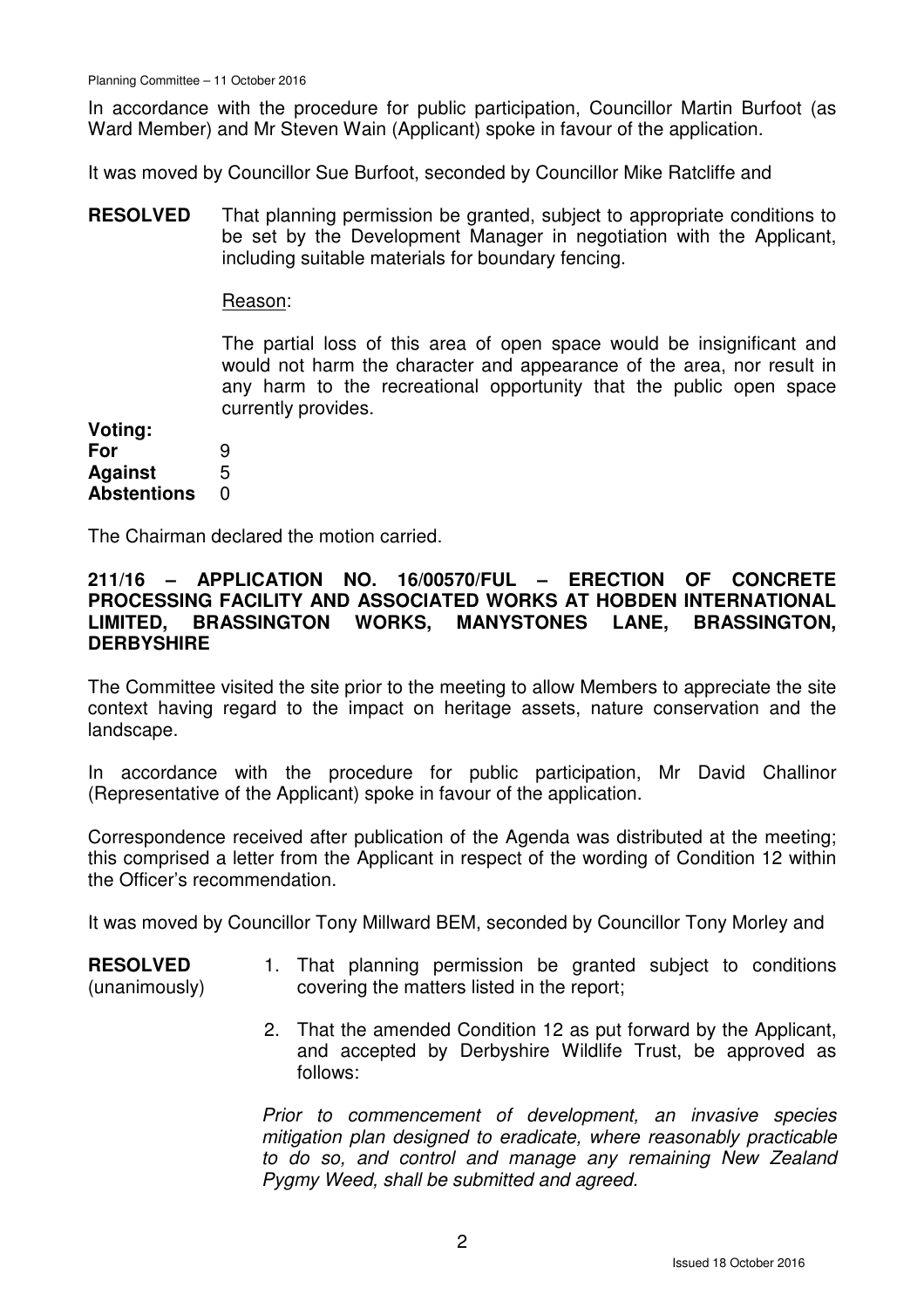3. That authority be delegated to the Development Manager to continue dialogue with the Applicant regarding the installation of solar panels to be incorporated into the design where possible.

### **212/16 – APPLICATION NO. 16/00511/FUL – CHANGE OF USE OF PREMISES FROM BANK (A2) TO RETAIL (A1), EXTENSION, FORMATION OF PARKING AREA AND INSTALLATION OF PLANT AT FORMER BANK BUILDING, STATION ROAD, DARLEY DALE**

Councillor Joanne Wild left the meeting at 6.57pm during discussion of this item.

The Committee visited the site prior to the meeting to allow Members to consider the impact of the development on the character and appearance of the building, the setting of the listed Whitworth Centre, the character and appearance of the area, the amenity of the area and matters of highway safety.

In accordance with the procedure for public participation, Mr David Allday (Neighbour) and Mr Patrick Darcy (on behalf of Two Dales Residents' Action Group) spoke against the application, and Ms Katie Priest (Agent) spoke in favour of the application.

It was moved by Councillor Peter Slack, seconded by Councillor Richard FitzHerbert and

**RESOLVED** (unanimously) That planning permission be granted subject to the conditions set out in the report.

# **213/16 – APPLICATION NO. 16/00578/FUL – CONSTRUCTION OF MEDICAL CENTRE AND ACCESS ROAD AT LAND SOUTH OF DALE ROAD NORTH, DARLEY DALE**

The Committee visited the site prior to the meeting to allow Members to assess the impact of the proposed development on the character, appearance and amenity of the area and the matters of highway safety.

Correspondence received after publication of the Agenda was distributed at the meeting. This comprised a summary of two letters of representation supporting the application.

It was moved by Councillor Sue Burfoot, seconded by Councillor Mike Ratcliffe and

| <b>RESOLVED</b> | 1. That whilst the Committee accepts in principle the design of                                      |
|-----------------|------------------------------------------------------------------------------------------------------|
| (unanimously)   | the proposed development, delegated authority be given to the                                        |
|                 | Development Manager to grant planning permission after                                               |
|                 | liaising with the Applicant with a view to securing the use of                                       |
|                 | natural stone, in lieu of brick complemented with render, that                                       |
|                 | blends in with the stonework and is in keeping with the local<br>area for the facing of the building |
|                 |                                                                                                      |

2. That, should negotiations to secure the amendment detailed above be unsuccessful, the Development Manager would bring the application back to this committee at the earliest opportunity for determination.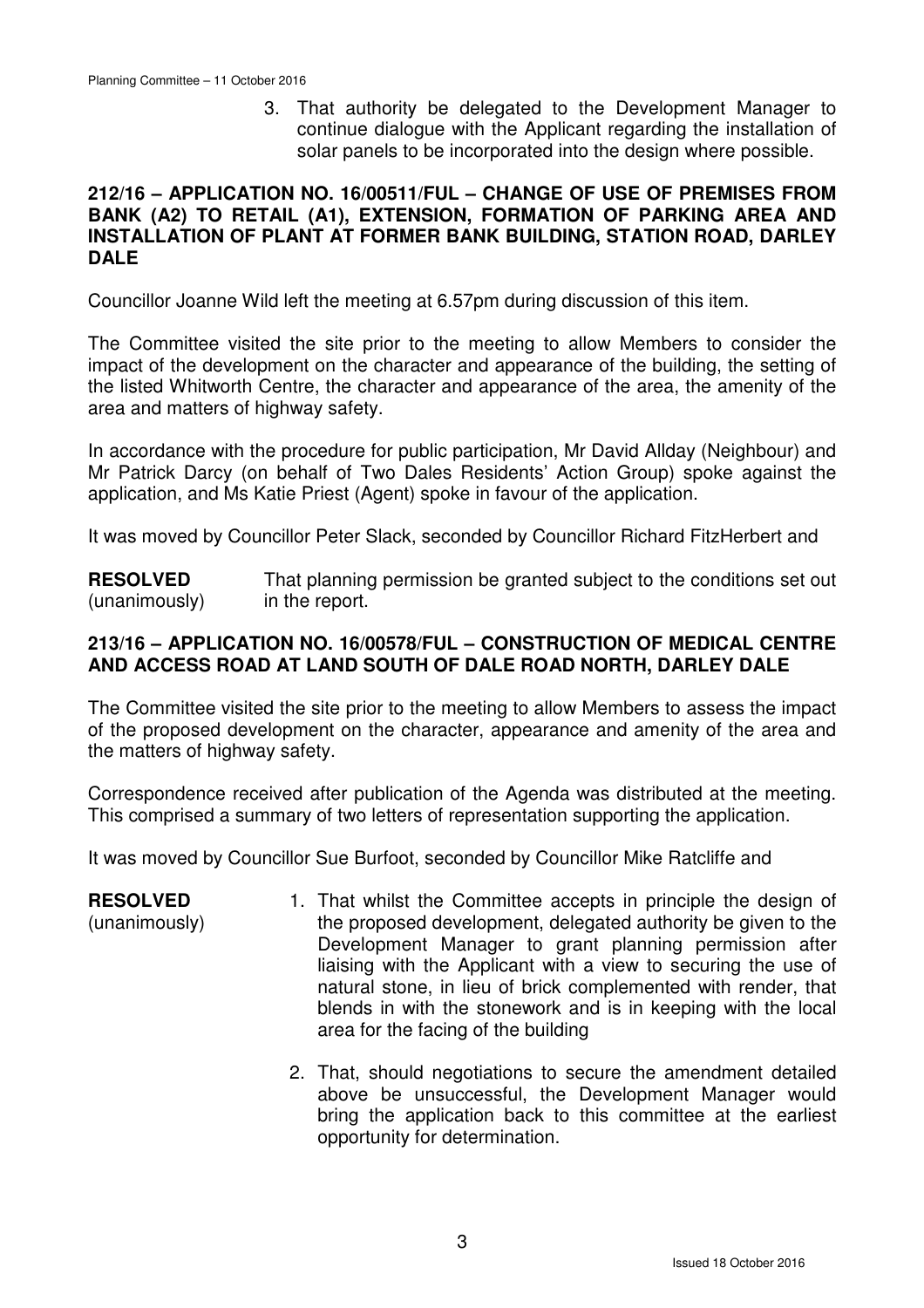# **214/16 – APPLICATION NO. 16/00367/OUT – ERECTION OF TWO BUILDINGS FOR USES A1 (RETAIL), B1 (BUSINESS) AND B8 (STORAGE/DISTRIBUTION) VIA EXISTING ACCESS (OUTLINE) AT THE WOODYARD, HOMESFORD**

In accordance with the procedure for public participation Mr John Youatt (Agent) spoke in favour of the application.

Correspondence received after publication of the Agenda was distributed at the meeting; this comprised a further submission by the Agent.

In light of the Agent's update that the Applicant did not propose to use the existing access and that access to the east of the site had been agreed with the local Highway Authority, the Senior Planning Officer advised that this change had not been made in the report, and Councillors should therefore substitute the clause 'and replacement access' where appropriate.

It was moved by Councillor Tony Morley, seconded by Councillor Albert Catt and

| <b>RESOLVED</b>    | That planning permission be refused for the reasons set out in the<br>report. |
|--------------------|-------------------------------------------------------------------------------|
| Voting:            |                                                                               |
| For                | 12                                                                            |
| <b>Against</b>     |                                                                               |
| <b>Abstentions</b> |                                                                               |

The Chairman declared the motion carried.

# **215/16 – APPLICATION NO. 16/00598/FUL – ERECTION OF REPLACEMENT DWELLING AND GARAGE AND RETENTION OF EXISTING DWELLING AS ANCILLIARY ACCOMMODATION AT PINE TREES, UPPER LUMSDALE, MATLOCK**

In accordance with the procedure for public participation, the Corporate Director read a letter from Dr Doreen Holden (Resident), in favour of the application, and Ms Jane Taylor (Resident) and Mr Bill Anderson (Aboriculturalist advisor to applicant) spoke in favour of the application.

It was moved by Councillor Albert Catt, seconded by Councillor Susan Bull and

**RESOLVED** (unanimously) That this application be deferred in order for Members to carry out a site visit to verify the physical location of the development and the impact it would have on the conservation area.

# **216/16 - INFORMATION ON ACTIVE AND CLOSED ENFORCEMENT INVESTIGATIONS**

Councillor Richard FitzHerbert left the meeting at 8.23pm prior to discussion of this item.

It was moved by Councillor Tony Millward BEM, seconded by Councillor Garry Purdy and

**RESOLVED** That the report be noted.

(unanimously)